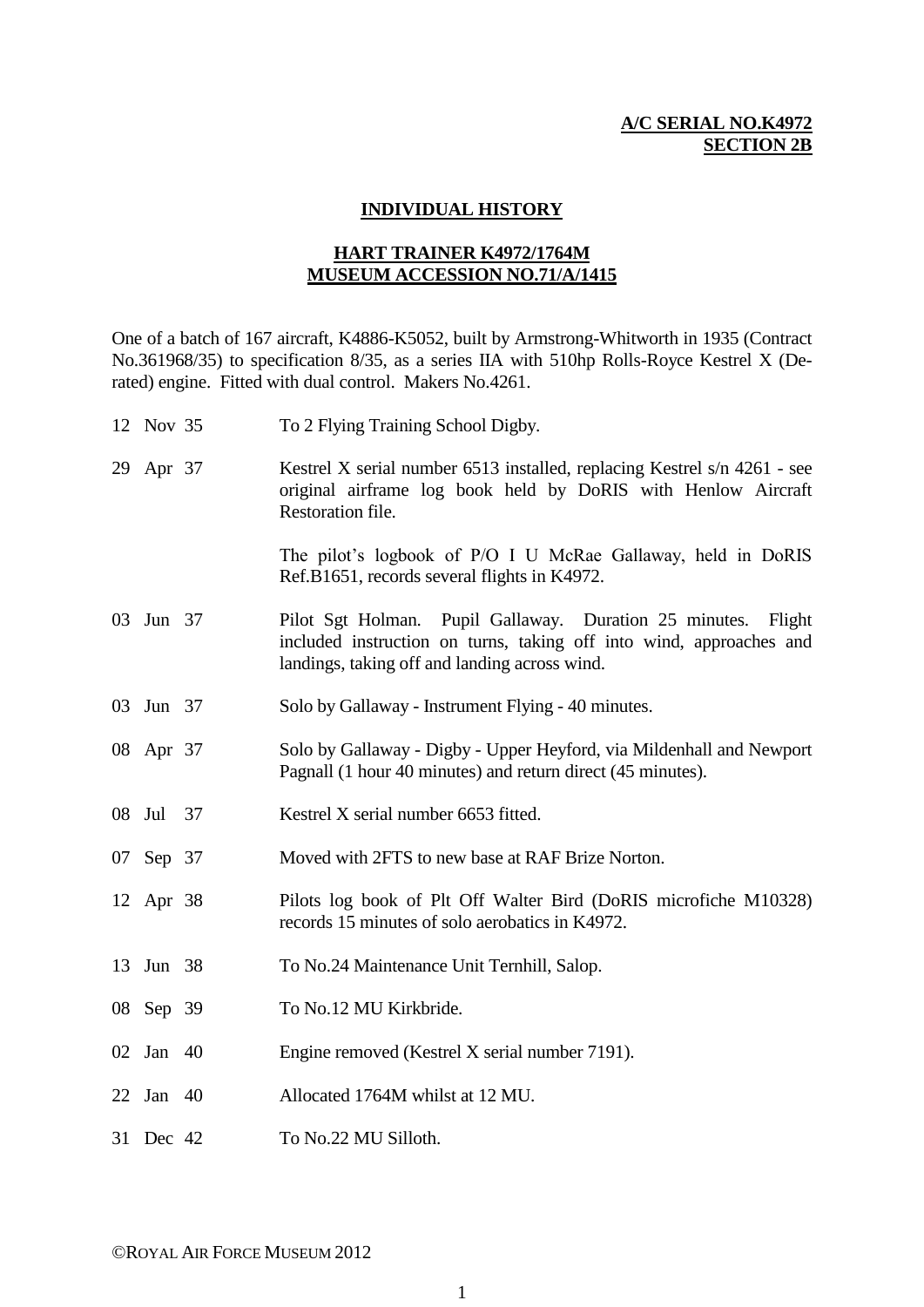- 22 Sep 43 To 1546 Squadron Air Training Corps, Wigton, Cumberland for instructional use; the aircraft had been visited at Silloth by Eric Carr, school physics master, who ran the school ATC, on  $29<sup>th</sup>$  January 1943 as it had already been promised to his unit, and he visited again on 6 February to accept the airframe, which arrived on 22 September and was installed in the loft that day.
- 17 Mar 62 Dismantled airframe discovered by members of Solway Group of Aviation Enthusiasts in loft of outbuilding next to Caretaker's House at Nelson-Tomlinson School, Wigton; still wore its pre-war yellow/silver c/s, since it was withdrawn from flying before the Munich crisis, when other Hart trainers were camouflaged.
- 10 Nov 62 Removed from loft by Solway Group and transferred to Carlisle Airport, Crosby-on-Eden. A delicate operation, with the loft floor being rotten and 10 feet above ground. Some restoration work attempted by the group at Carlisle. Photos upon recovery: Air Pictorial Jan 1963 p.23; Air Britain Digest Apr 63 p.44; Also Flight International 20 Dec 1962 p.986A. Photos as stored at Carlisle Airport; Wrecks And Relics 2<sup>nd</sup> Edition, 1963; Control Column May 1968 p.7.
- 16 Oct 63 Presented to RAF Museum by Solway Group and moved to Museum store at Henlow that week.
- Jan 1968 Moved to RAF St Athan for restoration. Work undertaken by members of the instruction staff at No.4 School of Technical Training, led by Sqn Ldr S G Boys and Fg Off P G Wilkes, assisted by tradesmen and 32 MU. Photos: Veteran & Vintage Aircraft (Hunt) p.63 (002064); Aircraft Illustrated December 1968 p.242-243

 The aircraft as discovered at Wigton was incomplete: there was also a problem with corrosion of longerons. The engine had been sold for scrap, to save the floor of the loft from collapse, and the engine bearers sawn off. The wheels and axles were last seen at Wigton in the mid 1950s on a Scout Troop handcart! The propeller was missing (replaced at St Athan with an item from RAFM stock) and the port lower mainplane a write-off -a replacement was found at an ATC Squadron in Maidenhead. Rolls-Royce provided a replacement Kestrel engine, a 1B uprated to Mk.X, found at a Sheffield garage. Other parts were manufactured at St Athan. Other missing items included instruments, spade grips for the two control columns, bracing wires and three interplane struts. The aircraft was re-covered - much of the original yellow-doped fabric was damaged or missing. Also missing were the tail wheel, radiator, and exhaust manifolds. St Athan copied the missing engine cowling panels from the RAFMs then newly acquired Afghan Hind.

May 1969 Restoration completed. Photo as completed; Royal Air Force News w/e 14 June 1969 p.8.Displayed at St Athan until 1972.